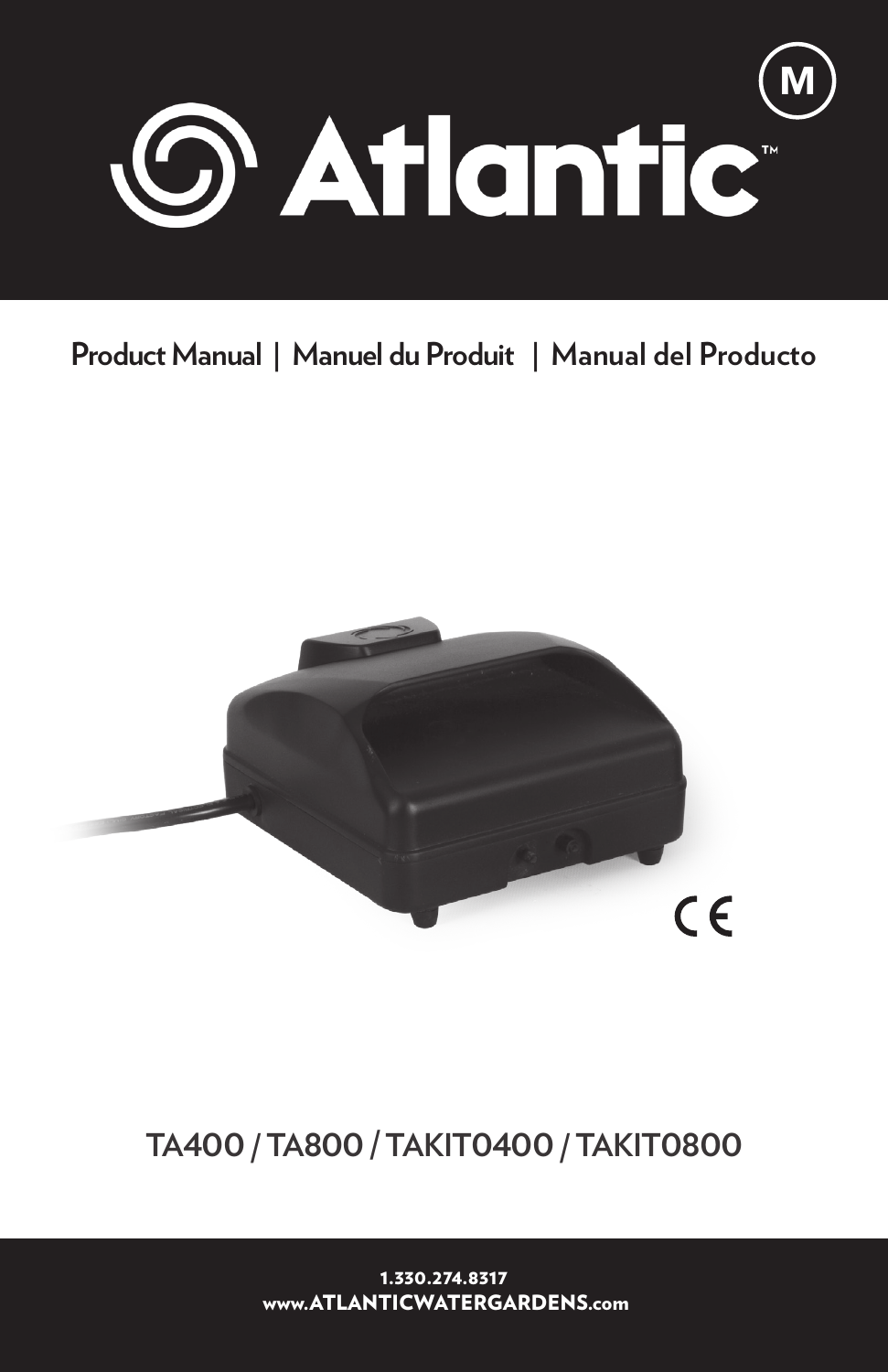### **Introduction**

Thank you for selecting Atlantic's Typhoon TA400/TA800 Air Pump. Before using this air pump please take a moment to review this manual. This pump is designed to pump air. The oil-free, double damping air pump system produces a large volume of air at low wattage and with little noise. The weather-proof gasketed outer housing cover shields the compressor from the elements in an outdoor application. Atlantic's Typhoon Air Pump may be used in a variety of water related applications including oxygenation of ponds and aquariums and de-icing of outdoor ponds. To avoid an accident, do not use the pump in any way other than as described in this manual. Please note the manufacturer cannot be responsible for accidents arising because the product was not used as prescribed. After reading this manual keep it as a reference in case questions arise during use.

## **Prior to Operation and Installation**

| <b>AIR PUMP OUTPUT</b> |           |            |           |             |                |             |        |     |     |      |
|------------------------|-----------|------------|-----------|-------------|----------------|-------------|--------|-----|-----|------|
| <b>MODEL</b>           |           | <b>MAX</b> | $\odot$ T | @2'         | @ 3'           | @4'         | @5     | @6' | @8' | @10' |
| <b>TA0400</b>          | LPM / CFM | 6.5 / 0.23 | 6/0.21    | 5.1 / 0.18  | $'$ 0.14<br>4/ | 2.5<br>0.09 | /0.04  | --- | --- | ---  |
| <b>TA0800</b>          | LPM / CFM | 13/0.46    | 12/0.42   | 10.2 / 0.36 | 8/0.28         | 5/0.18      | 2/0.07 | --- | --- | ---  |

When the pump is delivered, first perform the following checks:

- Check for any damage to pump and power cable that may have occurred during shipping.
- Check the model number to make sure it is the product that was ordered and verify the voltage and frequency are correct.

#### **Caution**

- DO NOT operate this product under any condition other than those for which it is specified. Failure to observe this precaution can lead to electrical shock, electrical leakage, fire, water leakage or other problems.
- Please only use with a power supply voltage within 110-120 volt 60 Hz.
- Always turn off power or unplug the pump prior to performing any maintenance or placing your hands into the water.
- **CAUTION:** THIS AIR PUMP IS TO BE USED IN A CIRCUIT PROTECTED BY A GROUND FAULT CIRCUIT INTERRUPTER
- **WARNING:** RISK OF ELECTRIC SHOCK THIS PUMP IS SUPPLIED WITH A GROUNDING CONDUCTOR AND GROUNDING-TYPE ATTACHMENT PLUG. TO REDUCE THE RISK OF ELECTRIC SHOCK, BE CERTAIN THAT IT IS CONNECTED ONLY TO A PROPERLY GROUNDED, GROUNDING TYPE RECEPTACLE.

#### **Electrical Safety**

- Electrical wiring should be installed by a qualified electrician in accordance with all applicable safety regulations. Incorrect wiring can lead to pump malfunction, electrical shock or fire.
- Air Pumps must be protected by a ground fault circuit interrupter (GFCI).
- Air Pumps must be plugged into a standard, properly grounded, three pronged outlet.

#### **Safety Instructions**

• If the pump falls into the water, do not reach for it. First unplug the air pump or disconnect the power supply and then retrieve the pump. Let a qualified technician inspect the air pump if immersion occurs.



#### **Typhoon air pumps are NOT submersible, and must be placed in a secure area away from the water's edge.**

• Do not lift, lower or handle the pump by pulling on the electrical cord. Make sure the electrical cable does not become excessively bent or twisted and does not rub against a structure in a way that might damage it.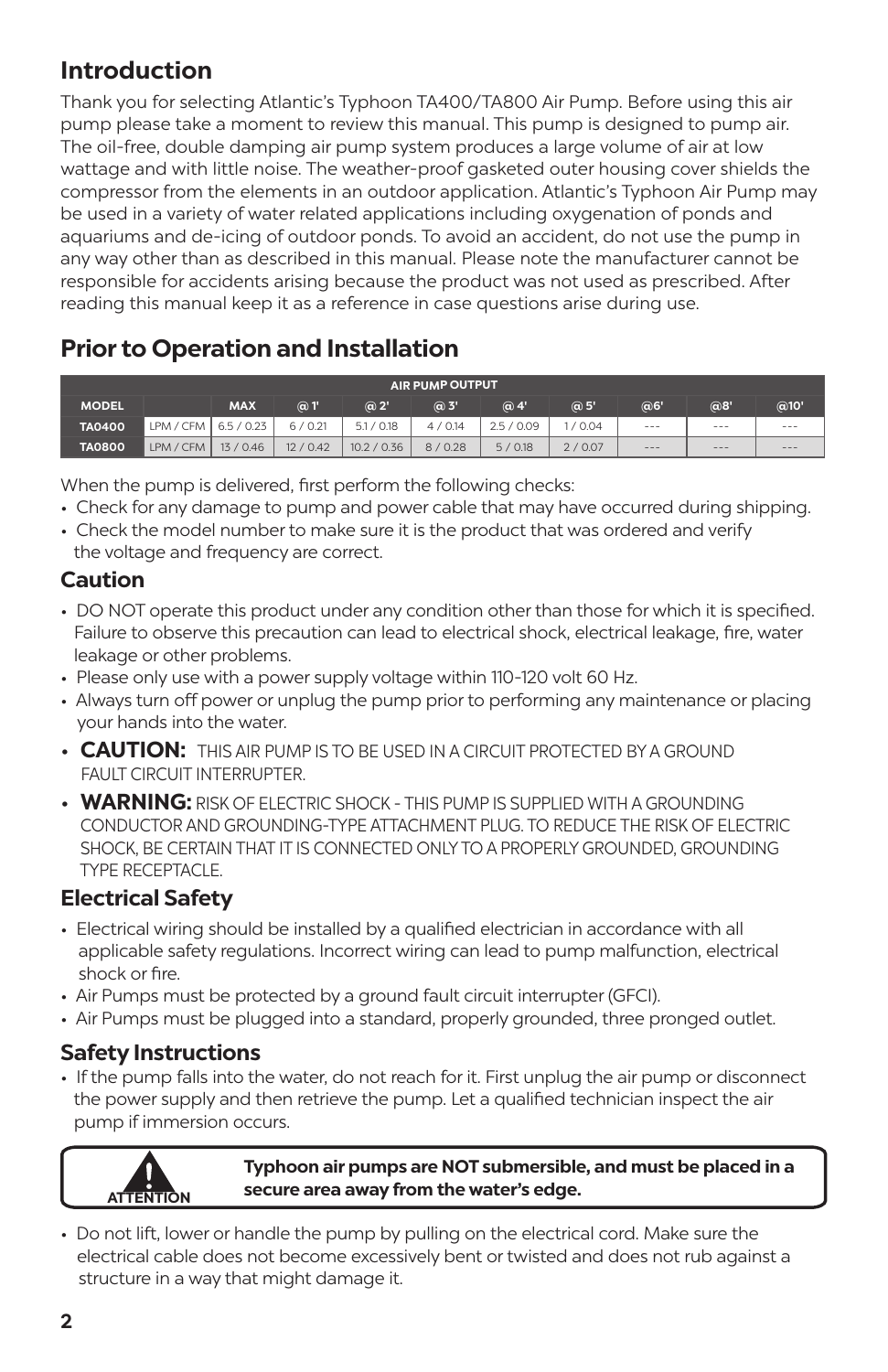• The air pump should not be used if the electrical supply cable is damaged in any way. If a cable with damaged insulation is submerged in water, there is danger of water seeping into the pump motor and causing a short. Altering the electrical cable in any way will void the warranty.

### **Installation**

### **Pump Placement**

The following factors must be considered when choosing a location for the air pump.

- Typhoon Air Pumps feature weather-proof housings for outdoor use. However, installation in a dry, well-ventilated area will further prolong the service life of the air pump.
- Typhoon Air Pumps must be placed on a flat, stable surface above the water level of the pond.
- Proper ventilation is critical for heat dissipation and operation. Never cover the air pump unless adequate airflow to the pump is provided.
- Tubing must always be run on a downward slope away from the air pump to avoid condensation damage.

### **Air Pump Connections**

TAKIT0400 and TAKIT0800 Aeration Kits are supplied with ¼" I.D all-weather flexible tubing for maximum airflow. Using the supplied tubing and avoiding sharp bends will improve performance and efficiency of these air pumps. Never decrease the size of the tubing. In cooler weather, the air produced by the TA400 and TA800 is often warmer than the ambient outside temperature. These conditions will create condensation inside the flexible tubing. To prevent

any water from flowing backwards into the air pump when powered off, it is recommended to elevate the pump a minimum of 12" above the surrounding grade. The tubing must immediately run at a downward slope as it exits the compressor. Gravity will carry the moisture away from the air pump. In this installation it is not necessary install the check valve(s) supplied with this kit.

If the air pump is not elevated, the supplied check valve(s) must be installed to keep water and condensation out of the pump. Cut a short 6" piece of tubing from the supplied roll. Insert the unmarked side of the check valve into one end of the 6" piece of tubing and connect the other

end to the air pump. The remaining tubing can then be connected to the other end of the check valve which is stamped with the word "OUT".

Trim the remaining flexible tubing to the desired length and connect the 4" airstone(s).

The airstones are self-weighted and will sink to the bottom when placed in the pond. Avoid kinks and tight turns in the tubing run and take care to never fully close off the pump outlet. Ensure that the pump can discharge sufficient air at all times, otherwise the pump will overheat leading to diaphragm failure.

#### **Service & Maintenance**

Dust and debris blocking the air intake may cause abnormal noises or result in a failure of the pump. Periodic cleaning of the air intake and sponge is recommended:

- Unplug the air pump before cleaning or replacing the air intake sponge.
- Remove the air intake cover. Remove intake filter and clean with mild detergent.
- Rinse the components thoroughly and allow to dry completely before reinstalling.

### **Diaphragm Cartridge Replacement**

Rubber diaphragms are a wearable part that will need servicing over time. Moisture, heat and dust will all shorten the life of the diaphragms. If a noticeable decrease in output is





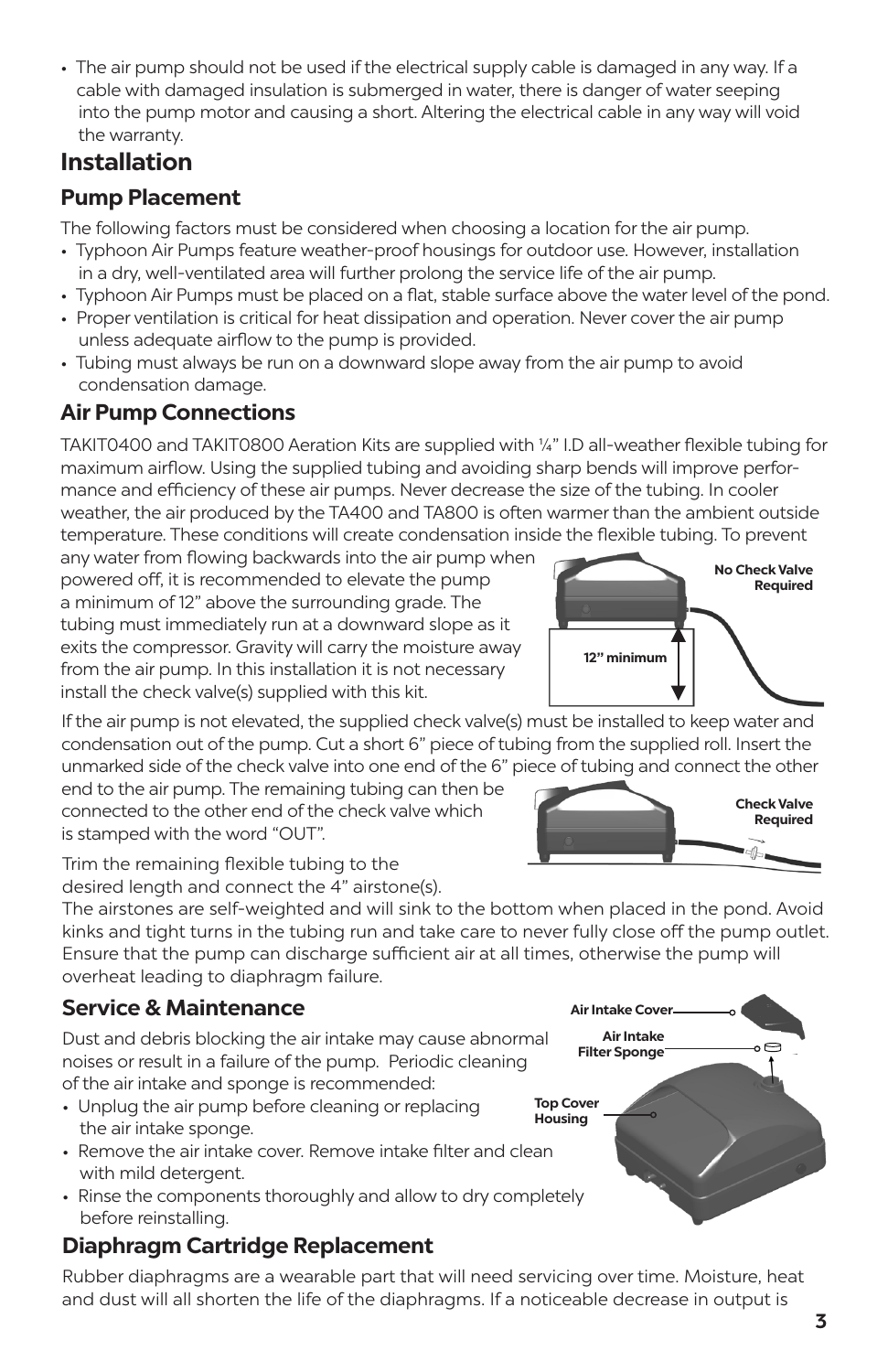evident, a simple diaphragm cartridge change will renew the performance of the air pump. Please follow the steps below when installing replacement diaphragm cartridge(s). Please note: The TA400 requires one replace cartridge while the TA800 requires two.

Unplug the air pumps and remove the four screws on the bottom of air pump housing. Remove the top cover taking care not to damage/ misplace the outer gasket and four O-rings that seal the housing at the screw connections. Remove the three screws and the bracket that hold the diaphragm cartridge in place. Unplug the outlet hose and remove the diaphragm cartridge. Discard and install the new cartridge.



### **Warranty**

All Typhoon Air Pumps carry a three-year limited warranty. This limited warranty is extended solely to the original purchaser commencing from the date of original purchase receipt. The following apply:

- Manufacturer will replace parts found to be defective including pump body, housing, electric cord, and magnetic motor.
- Diaphragm cartridges are wearable parts and not covered by this warranty.
- A cut or altered power cord voids this warranty.
- A misused or abused air pump voids this warranty.

#### **Warranty Claims**

In case of warranty claims, the air pump should be returned to place of purchase accompanied by original receipt.

#### **Troubleshooting Guide**

Always turn off power before inspecting the pump. Failure to observe this precaution can result in a serious accident. Before ordering repairs, carefully read through this instruction booklet. If the problem persists, contact your dealer.

| Problem                 | <b>Possible Cause</b>                       | <b>Possible Solution</b>                                  |  |  |  |
|-------------------------|---------------------------------------------|-----------------------------------------------------------|--|--|--|
|                         | Power is off                                | Turn power on                                             |  |  |  |
| Air pump                | Power failure                               | Check power supply or contact local<br>power company      |  |  |  |
| does<br>not start       | Voltage drop/Overload                       | Check/Replace the GFI (Ground<br>Fault Interrupter)       |  |  |  |
|                         | Power cord is not connected                 | Connect power cord                                        |  |  |  |
| Air pump                | Air pump is overheating                     | Allow pump to cool                                        |  |  |  |
| stops after<br>starting | Power/Current overload                      | Check length/size of power cable.<br>Check or replace GFI |  |  |  |
|                         | Kink/damaged tubing                         | Repair/replace tubing                                     |  |  |  |
| Diminished<br>air flow  | Dirty filter media                          | Clean filter media                                        |  |  |  |
| rate or<br>no air flow  | Worn/damaged diaphragm cartridge            | Consult your dealer. Replace diaphragm<br>cartridge       |  |  |  |
|                         | Air line is submerged below operating depth | Raise air line to desired depth                           |  |  |  |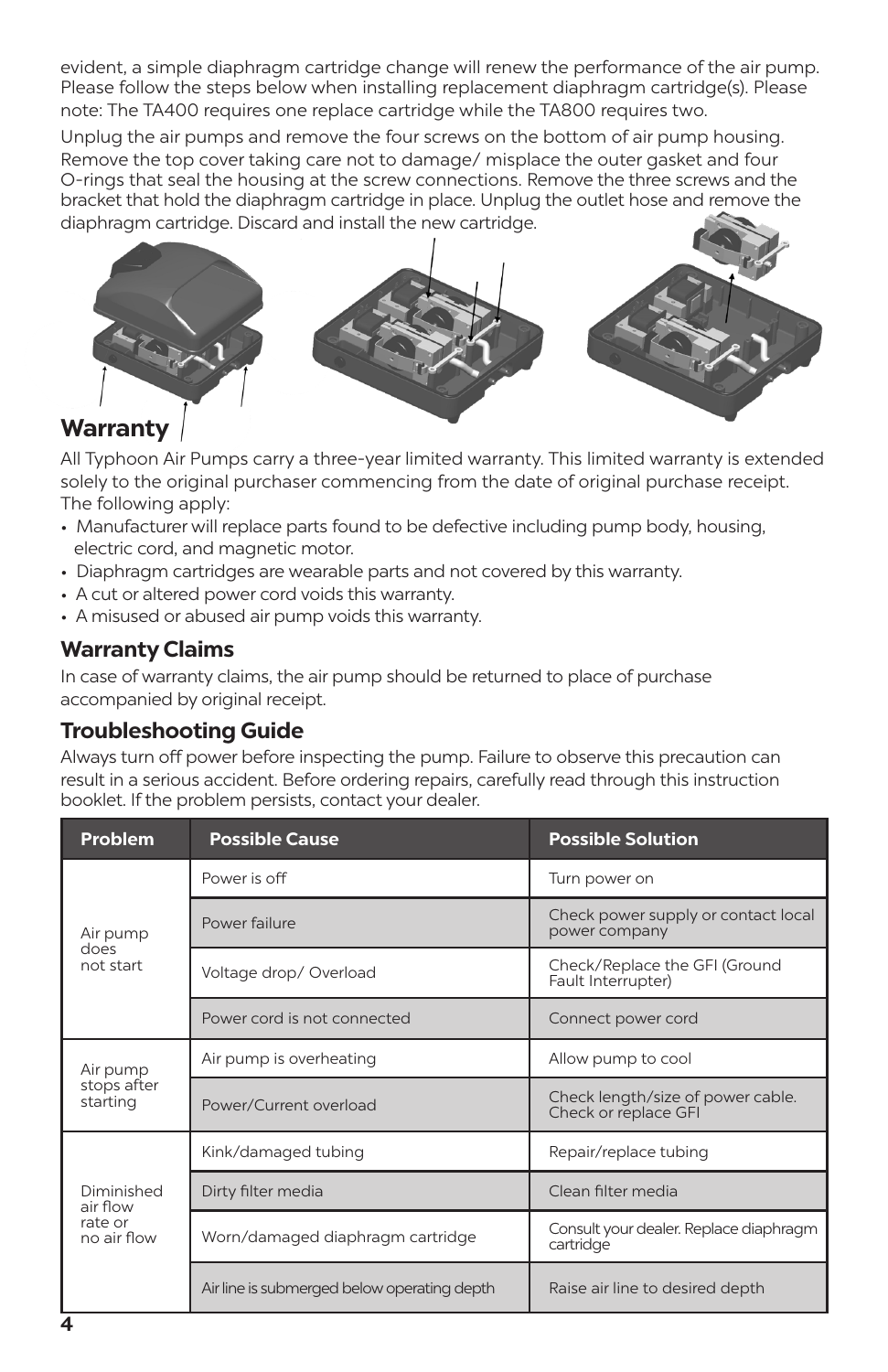## **Introduction**

Merci d'avoir choisi la pompe à air Typhoon TA400/TA800 d'Atlantic. Veuillez prendre le temps d'examiner ce manuel avant d'utiliser la pompe à air. Cette pompe a été conçue pour pomper de l'air. Le système sans huile et à double amortissement de la pompe à air produit un important volume d'air à basse puissance et faible bruit. Le couvercle du boîtier c l'oxygénation de bassins et d'aquariums, et le dégivrage de bassins extérieurs. Pour éviter un accident, n'utilisez pas la pompe de quelque autre façon que celle décrite dans ce manuel. Veuillez prendre note que le fabricant ne peut être tenu responsable des accidents survenus parce que le produit n'a pas été utilisé comme prescrit. Après avoir lu ce manuel, conservez-le comme référence pour répondre à toute question en cours d'utilisation.

# **Avant l'utilisation et l'installation**

| Caudal de la Pompe à Air |           |            |           |             |             |            |        |          |     |      |
|--------------------------|-----------|------------|-----------|-------------|-------------|------------|--------|----------|-----|------|
| <b>MODÉLE</b>            |           | <b>MAX</b> | $\odot$ T | $\omega$ 2' | $\omega$ 3' | @4'        | @5'    | @6'      | @8' | @10' |
| <b>TA0400</b>            | LPM / CFM | 6.5 / 0.23 | 6/0.21    | 5.1 / 0.18  | 4/0.14      | 2.5 / 0.09 | /0.04  | $\cdots$ | --- | ---  |
| <b>TA0800</b>            | LPM / CFM | 13/0.46    | 12/0.42   | 10.2 / 0.36 | 8/0.28      | 5/0.18     | 2/0.07 | $- - -$  | --- | ---  |

Lorsque la pompe est livrée, veuillez d'abord effectuer les vérifications suivantes :

- Assurez-vous que la pompe et le cordon d'alimentation n'ont pas subi de dommages pendant le transport.
- Vérifiez le numéro de modèle pour confirmer qu'il s'agit bien du produit commandé, puis vérifiez si la tension et la fréquence sont correctes.

#### **Mise en garde**

- N'utilisez PAS ce produit sous aucune autre condition que celles précisées. Ne pas respecter cette précaution peut entraîner un choc électrique, une dispersion électrique, un incendie, une fuite d'eau ou d'autres problèmes.
- Veuillez l'utiliser uniquement avec une tension d'alimentation entre 110 et 120 volts et 60Hz.
- Mettez toujours la pompe hors tension ou débranchez-la avant d'effectuer des travaux d'entretien ou de mettre vos mains dans l'eau.
- MISE EN GARDE : CETTE POMPE À AIR DOIT ÊTRE UTILISÉE SUR UN CIRCUIT PROTÉGÉ PAR UN DISJONCTEUR DE FUITE À LA TERRE.
- AVERTISSEMENT : RISQUE DE CHOC ÉLECTRIQUE CETTE POMPE EST ÉQUIPÉE D'UN CONDUCTEUR DE TERRE ET D'UNE FICHE DE TERRE. POUR RÉDUIRE LE RISQUE DE CHOC ÉLECTRIQUE, VEILLEZ À CE QUE CETTE POMPE SOIT BRANCHÉE UNIQUEMENT DANS UNE PRISE CORRECTEMENT MISE À LA TERRE.

#### **Sécurité électrique**

- Le câblage électrique doit être installé par un électricien agréé, conformément à toutes les règles de sécurité en vigueur. Un câblage incorrect peut entraîner une défaillance de la pompe, un choc électrique ou un incendie.
- Les pompes à air doivent être protégées par un disjoncteur de fuite de terre.
- Les pompes à air doivent être branchées à une prise standard à trois fiches correctement mise à la terre.

#### **Instructions de sécurité**

• Si la pompe tombe dans l'eau, n'allez pas la chercher. Tout d'abord, débranchez la pompe à air ou l'alimentation électrique, puis récupérez la pompe. Laissez un technicien qualifié inspecter la pompe à air en cas d'immersion.



**Les pompes à air ne sont pas submersibles et doivent être placées en lieu sûr loin du bord de l'eau.**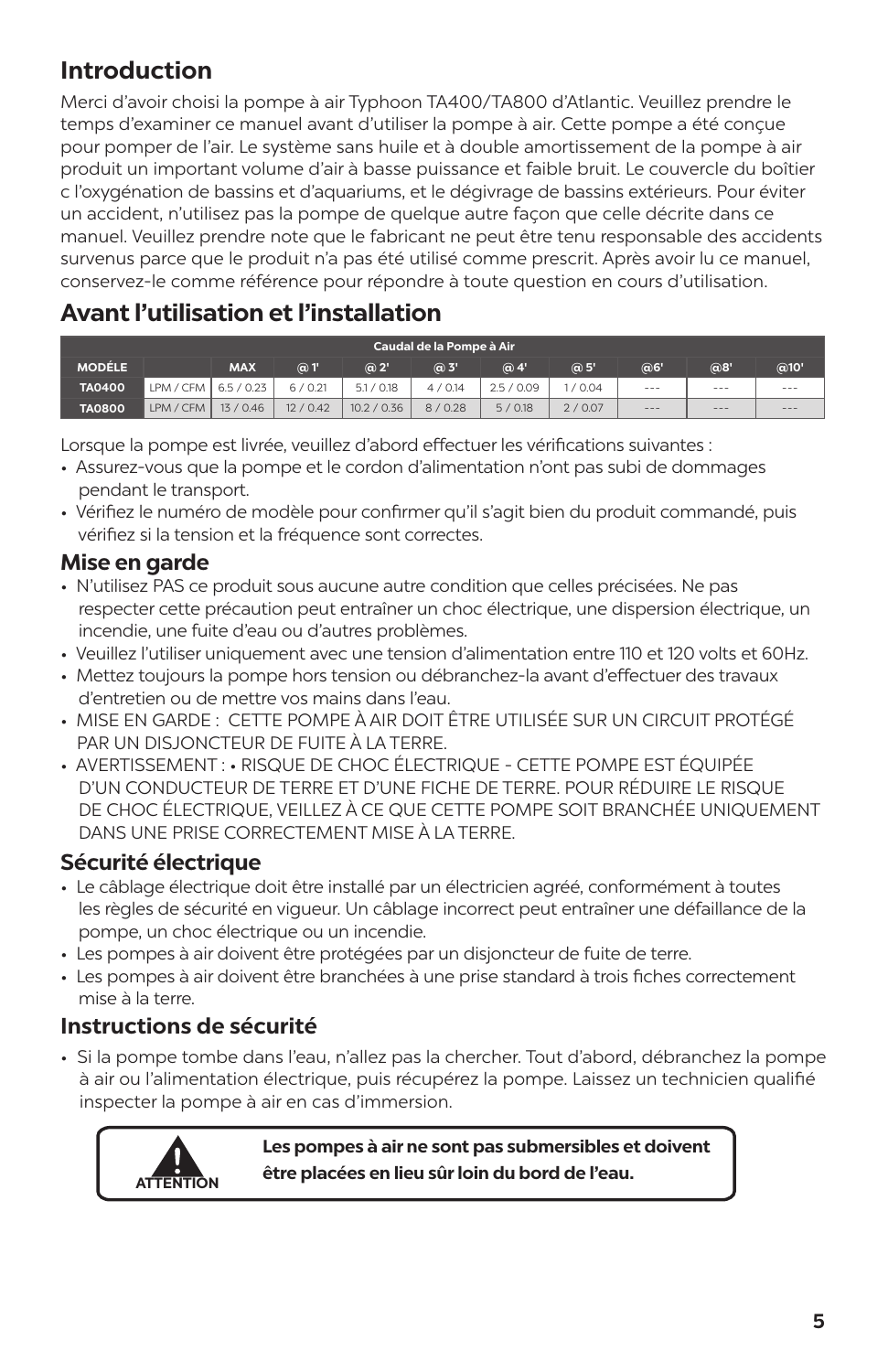- Ne levez, baissez ou manipulez pas la pompe en tirant sur le cordon électrique. Veillez à ce que le câble électrique ne soit pas trop plié ou torsadé, qu'il ne frotte pas contre une structure qui pourrait l'endommager.
- La pompe à air ne doit pas être utilisée si le câble d'alimentation électrique est endommagé de quelque manière que ce soit. Si un câble dont l'isolant endommagé et submergé dans l'eau, l'eau risque de suinter jusqu'au moteur de la pompe et causer un court-circuit. L'altération du câble électrique, de quelque manière que ce soit, annulera la garantie.

### **Installation**

### **Emplacement de la pompe**

Les facteurs suivants doivent être pris en compte lors du choix d'un emplacement pour la pompe à air.

- Les pompes à air Typhoon présentent des boîtiers résistants aux intempéries pour une utilisation extérieure. Cependant, l'installation dans une zone sèche et bien aérée prolongera davantage la durée de vie utile de la pompe à air.
- Les pompes à air Typhoon doivent être placées sur une surface plane et stable au-dessus du niveau d'eau du bassin.
- Une ventilation appropriée est essentielle pour assurer une bonne dissipation de la chaleur et un bon fonctionnement. Ne couvrez jamais la pompe à air sauf si le débit d'air à la pompe est approprié.
- Le tuyau doit toujours être acheminé sur une pente descendante loin de la pompe à air pour éviter des dommages par condensation.

#### **Raccords de la pompe à air**

Les ensembles d'aération de la TAKIT0400 et de la TAKIT0800 sont fournis avec un tuyau flexible tout temps DI de 6,35 mm (¼ po) pour garantir un débit d'air maximal. L'utilisation d'un

tuyau fourni et le fait d'éviter les courbes serrées amélioreront la performance et l'efficacité de ces pompes à air. Ne diminuez jamais la taille du tuyau. Par temps plus frais, l'air produit par la TA400 et la TA800 est souvent plus chaud que la température ambiante extérieure. Ces conditions créeront de la condensation à l'intérieur du tuyau flexible.Pour éviter toute inversion du débit d'eau dans la pompe à air lorsque cette dernière est mise hors tension, il



est recommandé d'élever la pompe à au moins 30,48 cm (12 po) au-dessus du sol environnant. En raison du compresseur, le tuyau doit immédiatement être acheminé en pente descendante. La gravité éliminera toute humidité de la pompe à air. Dans cette installation, il n'est pas nécessaire d'utiliser/installer le(s) clapet(s) anti-retour fourni(s) avec cet ensemble.

Si la pompe à air n'est pas élevée, le(s) avec clapet(s) anti-retour doi(ven)t être installé(s) pour eviter l'entrée d'eau et la condensation. Coupez un morceau de tuyau de 15,24 cm (6 po) du rouleau fourni. Insérez le côté non marqué du clapet anti-retour dans une extrémité du morceau de tuyau de 15,24 cm



(6 po) et raccordez l'autre extrémité à la pompe à air. Le reste du tuyau peut alors être raccordé à l'autre extrémité du clapet anti-retour qui porte le mot « OUT ».

Coupez le tuyau flexible restant à la longueur souhaitée et raccordez le(s) diffuseur(s) d'air de 10,16 cm (4 po). Les diffuseurs d'air sont auto-pondérés et couleront au fond lorsqu'ils seront placés dans le bassin. Évitez les nœuds et les virages serrés dans le parcours du tuyau, et faites attention à ne jamais complètement fermer la sortie de la pompe. Assurezvous que la pompe peut décharger suffisamment d'air à tout moment, sinon la pompe surchauffera et entraînera la panne du diaphragme.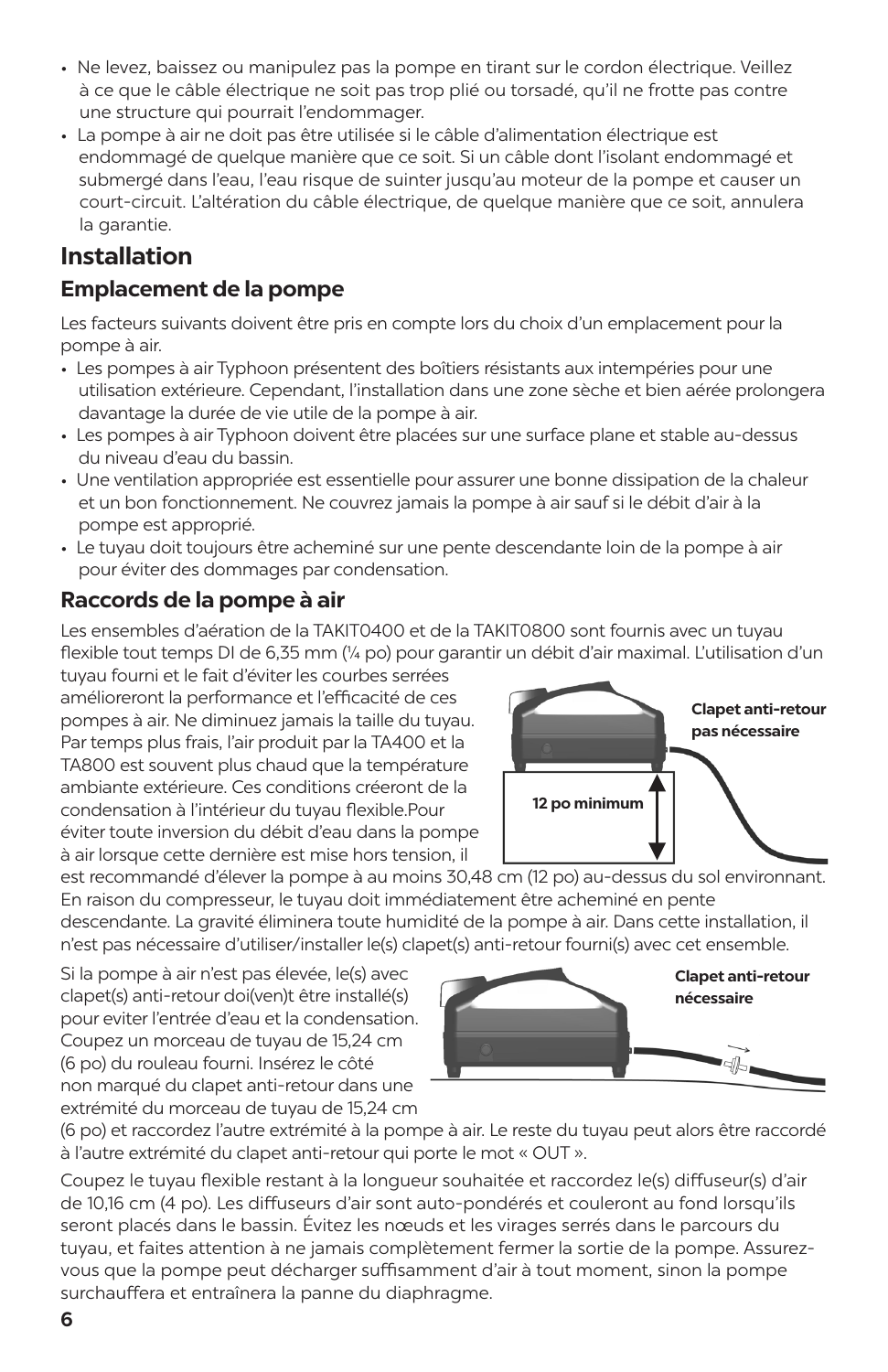#### **Entretien et maintenance**

**Couvercle de**  La poussière et les débris qui obstruent l'admission d'air peuvent entraîner des bruits anormaux ou une panne de la pompe. Un nettoyage régulier de l'admission d'air et de l'éponge est recommandé :

- Débranchez la pompe à air avant de nettoyer ou de remplacer l'éponge de l'admission d'air.
- Retirez le couvercle de l'admission d'air. Retirez le filtre à air et nettoyez avec du détergent doux.
- Rincez soigneusement les composants et laissez sécher entièrement avant de réinstaller.

Remplacement de la cartouche à diaphragme Les diaphragmes en caoutchouc sont une pièce d'usure qui doit être entretenue après un certain temps. L'humidité, la chaleur et la poussière réduiront toutes la durée de vie des diaphragmes. En cas de diminution de production perceptible, un simple changement de la cartouche à diaphragme renouvellera la performance de la pompe à air. Veuillez suivre les étapes ci-dessous lors de l'installation d'une/des cartouche(s) à diaphragme. Veuillez noter : la TA400 requiert une cartouche de remplacement, tandis que la TA800 n'en requiert que deux.

Débranchez les pompes à air et retirez les quatre vis situées au fond du boîtier de la pompe à air. Retirez le couvercle supérieur en prenant soin de ne pas endommager/égarer le joint externe et les quatre joints toriques qui scellent le boîtier aux raccords à vis. Retirez les trois vis et le crochet qui maintiennent la cartouche du diaphragme en place. Débranchez le tuyau de sortie et retirez la cartouche à diaphragme. Jetez et installez la nouvelle cartouche.



## **Garantie**

Toutes les pompes à air Typhoon ont une garantie limitée d'un an. Cette garantie limitée est valide uniquement pour l'acheteur initial à partir de la date inscrite sur le reçu d'achat original. Les situations suivantes s'appliquent :

- Le fabricant remplacera les pièces défectueuses, y compris le corps de la pompe, le boîtier, le cordon électrique et le moteur magnétique.
- Les cartouches à diaphragme sont des pièces d'usure et ne sont pas couvertes par cette garantie.
- Un cordon électrique coupé ou altéré annule cette garantie.
- Une pompe à air mal utilisée ou utilisée d'une manière abusive annule cette garantie.

#### **Réclamations au titre de la garantie**

En cas de réclamations au titre de la garantie, la pompe à air doit être retournée au lieu d'achat, accompagnée du reçu original.

**l'admission d'air Éponge du filtre d'admission d'air**

**Boîtier du couvercle supérieur**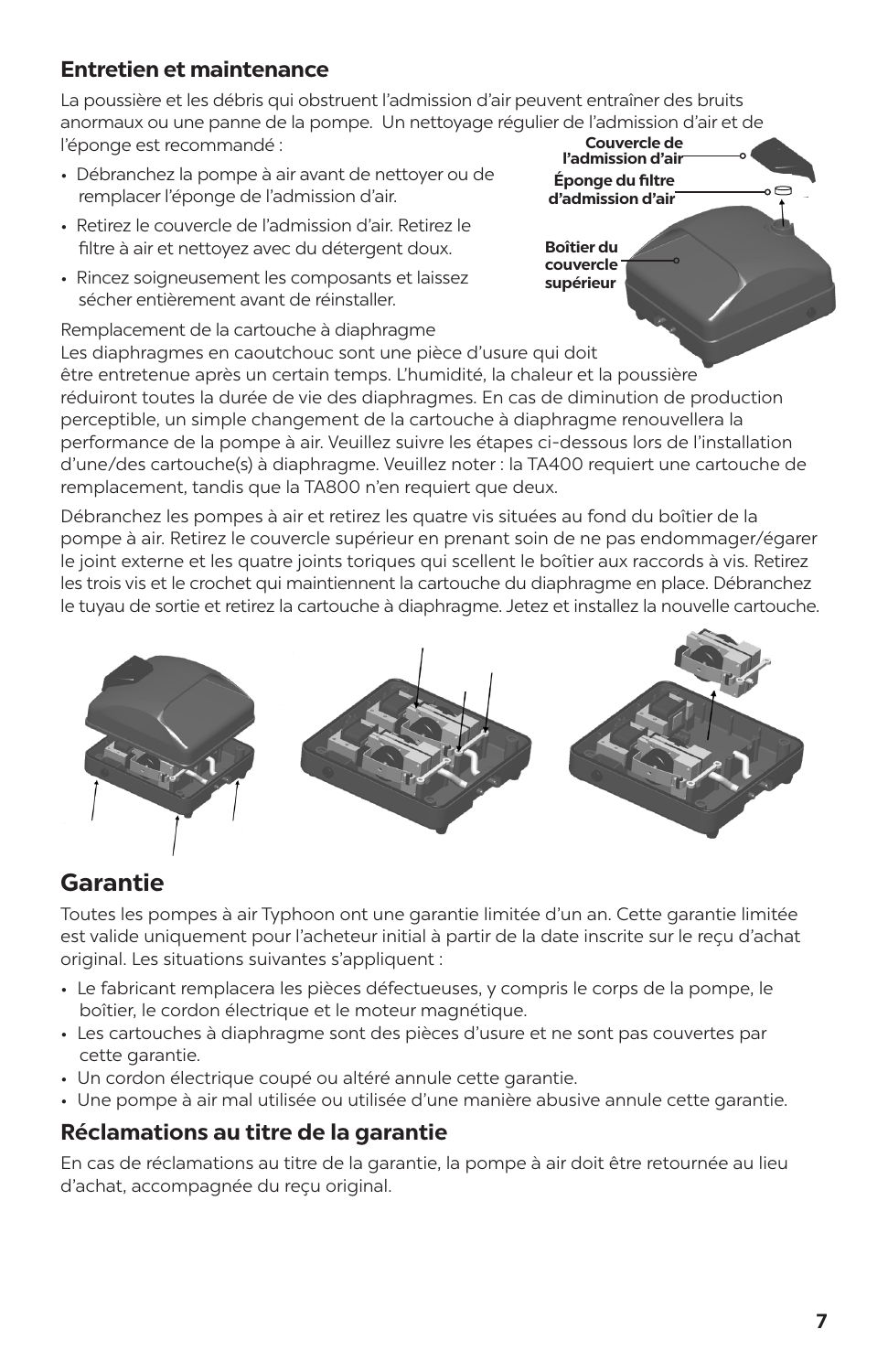## **Guide de dépannage**

Mettez toujours l'alimentation hors tension avant d'inspecter la pompe. Ne pas respecter cette précaution peut entraîner un accident grave.

Avant de demander des réparations, lisez attentivement ce livret d'instructions. Si le problème persiste, communiquez avec votre détaillant.

| Problème                                          | <b>Cause possible</b>                                                    | <b>Solution possible</b>                                                                                                 |  |  |  |
|---------------------------------------------------|--------------------------------------------------------------------------|--------------------------------------------------------------------------------------------------------------------------|--|--|--|
|                                                   | L'alimentation est hors tension                                          | Mettre sous tension                                                                                                      |  |  |  |
| La pompe à air<br>ne démarre pas                  | Panne de courant                                                         | Vérifier la source d'alimentation<br>ou communiquer avec l'entreprise<br>d'électricité locale                            |  |  |  |
|                                                   | Chute de tension/surcharge                                               | Vérifier/remplacer le disjoncteur de<br>fuite de terre                                                                   |  |  |  |
|                                                   | Le cordon d'alimentation n'est<br>pas branché                            | Brancher le cordon d'alimentation                                                                                        |  |  |  |
|                                                   | La pompe à air surchauffe                                                | Laisser la pompe refroidir                                                                                               |  |  |  |
| La pompe à air<br>s'arrête après<br>avoir démarré | Surcharge électrique/de<br>courant                                       | Vérifier la longueur/le calibre du<br>câble d'alimentation. Vérifier ou<br>remplacer le disjoncteur de fuite<br>de terre |  |  |  |
|                                                   | Tuyau(x) entortillé(s)/<br>endommagés()                                  | Réparer/remplacer le(s) tuyau(x)                                                                                         |  |  |  |
|                                                   | Matériau filtrant sale                                                   | Nettoyer le matériau filtrant                                                                                            |  |  |  |
| Débit d'air<br>réduit ou in-<br>existant          | Cartouche à diaphragme<br>usagée/endommagée                              | Consulter votre détaillant.<br>Remplacer la cartouche à<br>diaphragme                                                    |  |  |  |
|                                                   | La conduite d'air est<br>submergée à une profondeur<br>de fonctionnement | Lever la conduite d'air à la<br>profondeur souhaitée                                                                     |  |  |  |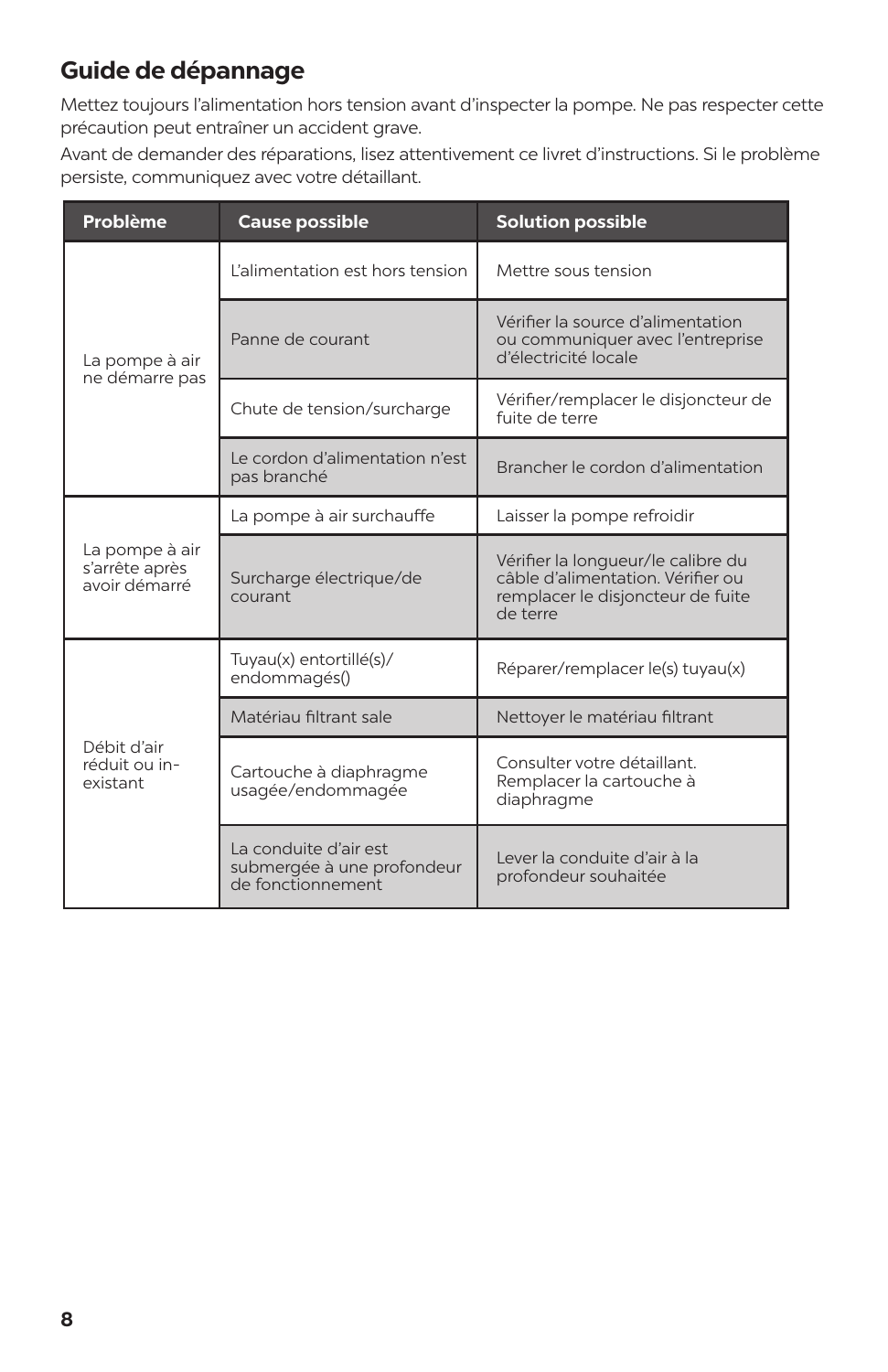## **Introducción**

Gracias por elegir la bomba de aire Typhoon TA400/TA800 de Atlantic. Antes de usar esta bomba, tómese un momento para leer este manual. Esta bomba está diseñada para trabajar con aire. El sistema de bombas de aire, de doble amortiguación y libre de aceite produce un gran volumen de aire con poco consumo de vatios y menos emisión de ruido. La cubierta de la carcasa exterior con empaquetadura resistente a la intemperie protege al compresor de los elementos. La bomba de aire Typhoon de Atlantic se puede usar en una variedad de aplicaciones relacionadas con agua, incluida la oxigenación de estanques y acuarios y el deshielo de estanques al aire libre. Para evitar accidentes, no use la bomba de ninguna manera que no sea la descrita en este manual. Tenga en cuenta que el fabricante no puede hacerse responsable de los accidentes que ocurran porque el producto no se usó de acuerdo a lo indicado. Después de leer este manual, guárdelo como referencia en caso de que surjan preguntas durante el uso.

#### **Instrucciones previas a la instalación y la puesta en funcionamiento**

| l Rendimiento de la Bomba de aire |                        |            |            |             |             |          |             |          |          |      |
|-----------------------------------|------------------------|------------|------------|-------------|-------------|----------|-------------|----------|----------|------|
| <b>MODELO</b>                     |                        | <b>MAX</b> | $\omega$ 1 | @2'         | $\omega$ 3' | @4'      | $\omega$ 5' | @6'      | @8'      | @10' |
| <b>TA0400</b>                     | LPM / CFM   6.5 / 0.23 |            | 6/0.21     | 5.1 / 0.18  | 4/0.14      | 2.5/0.09 | 1/0.04      | $\cdots$ | $\cdots$ | ---  |
| <b>TA0800</b>                     | LPM / CFM   13 / 0.46  |            | 12/0.42    | 10.2 / 0.36 | 8/0.28      | 5/0.18   | 2/0.07      | $\cdots$ | $- - -$  | ---  |

Cuando se le entregue la bomba, realice primero las siguientes comprobaciones:

- Revise si la bomba y el cable de alimentación eléctrica tienen algún daño que pueda haberse producido durante el transporte.
- Revise el número de modelo para asegurarse de que sea el producto que solicitó y com pruebe que la tensión y la frecuencia sean correctas.

#### **Precaución**

- NO haga funcionar este producto en condiciones que no sean aquellas para las cuales está especificado. El incumplimiento de esta precaución puede provocar descargas eléctricas, fugas eléctricas, incendios, fugas de agua u otros problemas.
- Use la bomba únicamente con una tensión de alimentación eléctrica que esté dentro de 110-120 voltios/60 Hz.
- Siempre apague o desconecte la bomba antes de realizar cualquier mantenimiento o colo car las manos en el agua.
- **PRECAUCIÓN:** ESTA BOMBA DE AIRE DEBE USARSE EN UN CIRCUITO PROTEGIDO CON UN INTERRUPTOR DE CIRCUITO CON DESCARGA A TIERRA.
- **ADVERTENCIA:** RIESGO DE DESCARGA ELÉCTRICA. ESTA BOMBA SE SUMINISTRA CON UN CONDUCTOR DE DESCARGA A TIERRA Y UN ENCHUFE QUE SE ADAPTA A UN TOMACORRIENTE CON DESCARGA A TIERRA. PARA REDUCIR EL RIESGO DE DESCARGA ELÉCTRICA, ASEGÚRESE DE CONECTARLA ÚNICAMENTE A UN TOMACORRIENTE CON LA DEBIDA DESCARGA A TIERRA.

#### **Seguridad eléctrica**

- El cableado eléctrico debe ser instalado por un electricista calificado, de acuerdo a todas las reglamentaciones de seguridad pertinentes. Un cableado incorrecto puede provocar un funcionamiento defectuoso de la bomba, una descarga eléctrica o un incendio.
- Las bombas de aire deben estar protegidas con un interruptor de circuito por falla de conexión a tierra (GFCI).
- Las bombas de aire deben conectarse a un tomacorriente estándar de tres clavijas con la debida descarga a tierra.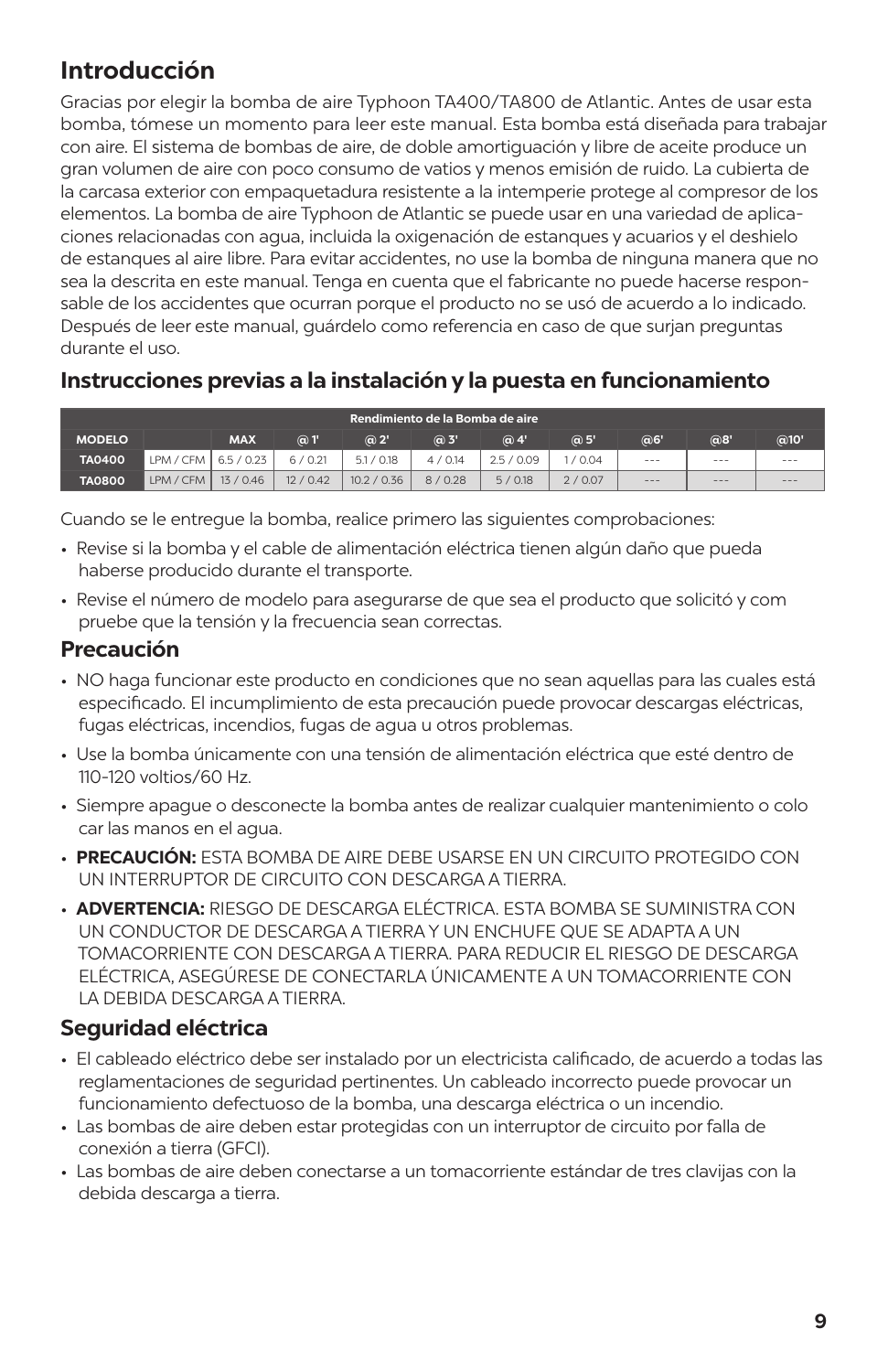#### **Instrucciones de seguridad**



#### **Las bombas de aire Typhoon no son sumergibles, y se deben colocar en un lugar seguro, lejos del borde del agua.**

- Si la bomba cae en el agua, no intente recuperarla. Primero desconecte la bomba de aire o desconecte la fuente de alimentación y luego recupérela. En caso de inmersión, permita que un técnico calificado inspeccione la bomba.
- No levante, baje, ni manipule la bomba jalándola del cable eléctrico. Asegúrese de que el cable eléctrico no quede excesivamente doblado o retorcido, que no se frote contra una estructura de un modo tal que pudiera resultar dañado.
- La bomba no se debe usar si el cable de suministro eléctrico presenta algún tipo de daño. Si un cable con el aislamiento cortado o dañado se sumerge en agua, se corre el riesgo de que el agua penetre en el motor de la bomba y provoque un cortocircuito. Cualquier alteración que presente el cable eléctrico anulará la garantía.

### **Instalación**

#### **Ubicación de la bomba**

Al elegir la ubicación de la bomba de aire, se deben considerar los siguientes factores.

- Las bombas de aire Typhoon tienen carcasas resistentes a la intemperie para el uso en exteriores. No obstante, la instalación en un lugar seco y bien ventilado prolongará la vida útil de la bomba de aire.
- Las bombas de aire Typhoon se deben colocar sobre una superficie plana y estable por encima del nivel de agua del estanque.
- Una ventilación adecuada es fundamental para la disipación del calor y el buen funcionamiento. Nunca cubra la bomba, a menos que se proporcione un flujo de aire adecuado para la bomba.
- La manguera siempre debe instalarse con una pendiente descendente, alejándola de la bomba de aire para evitar daño por condensación.

#### **Conexiones de la bomba de aire**

Para lograr el máximo flujo de aire, los equipos de aireación TAKIT0400 y TAKIT0800 cuentan con una manguera flexible de 6,35 mm (¼ de pulgada) de diámetro interno para usar en todas las condiciones meteorológicas. Usar manguera suministrada y evitar curvaturas pronunciadas

mejorará el funcionamiento de las bombas. Nunca reduzca el tamaño de la manguera. En un clima más fresco, el aire producido por los sistemas TA400 y TA800 es a menudo más cálido que la temperatura ambiente exterior. Estas condiciones crearán condensación en el interior de la manguera. Para evitar que vuelva a fluir agua al interior de la bomba al apagarla, se recomienda elevarla a una altura mínima de 30,48 cm (12 pulgadas) por encima



del nivel del agua. La manguera debe instalarse de inmediato con una pendiente descendente al salir del compresor. La gravedad alejará la humedad de la bomba de aire. Si la instala de esta manera, no es necesario usar las válvulas de retención que se suministran con este equipo.

Si no elevó la bomba de aire, debe instalar la(s) válvula(s) de retención suministrada(s) para evitar la entrada del agua y la condensación. Corte un tramo de manguera corto, de 15,24 cm (6 pulgadas), del rollo suministrado. Inserte el lado no marcado de la válvula de retención en un extremo del tramo de manguera de 15,24 cm (6 pulgadas)

y conecte el otro extremo a la bomba de aire. El tramo de manguera restante puede conectarse al otro extremo de la válvula de retención en el cual se observa la palabra "OUT" (afuera).

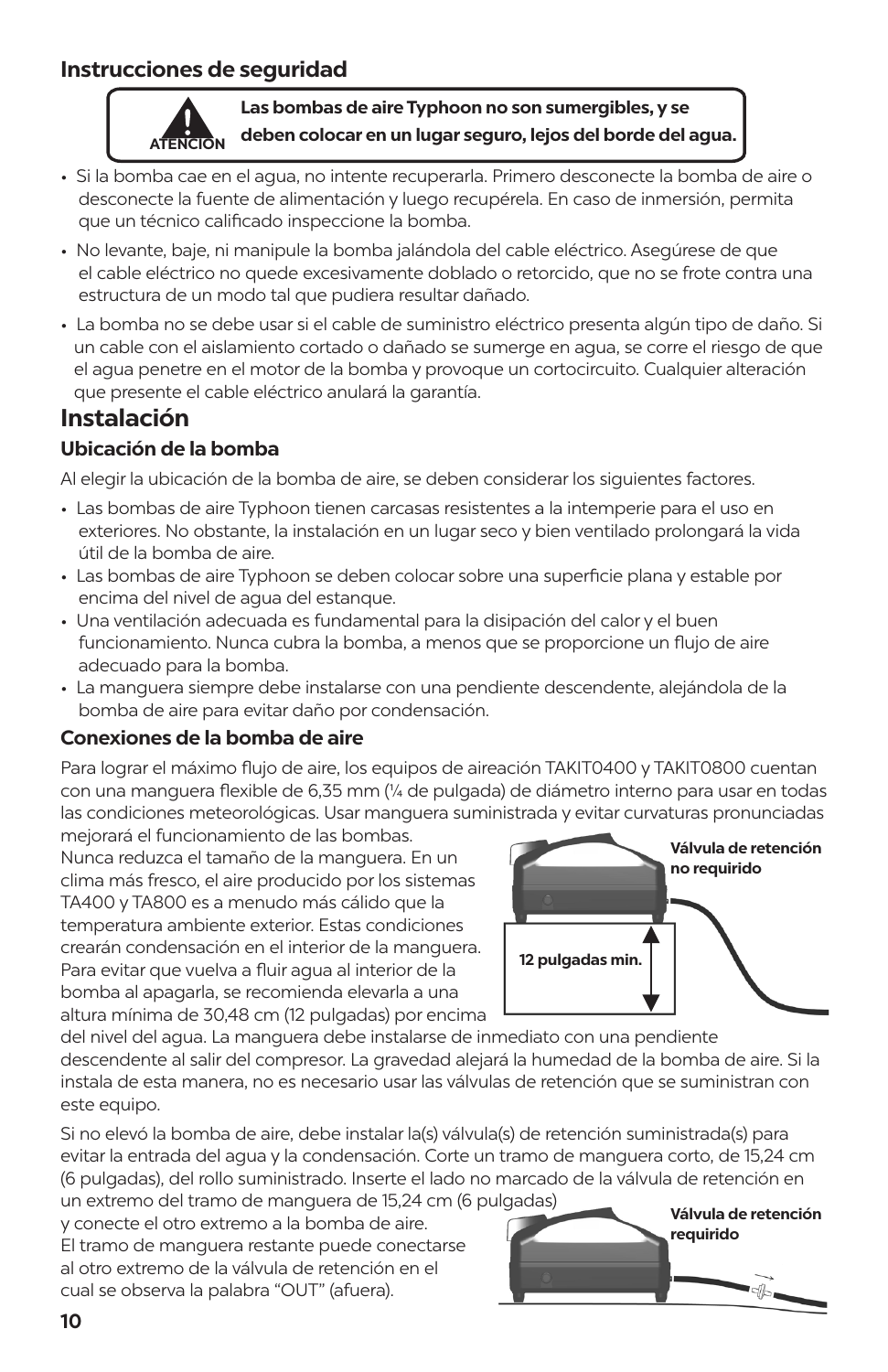Recorte el tramo de manguera restante a la longitud deseada y conecte las piedras difusoras de 10,16 cm (4 pulgadas). Las piedras difusoras están autoponderadas y, cuando se colocan en el estanque, se hunden hasta el fondo. Evite retorcimientos y giros pronunciados en el tramo de manguera y procure nunca cerrar completamente la salida de la bomba. Asegúrese de que la bomba pueda descargar suficiente aire en todo momento, de lo contrario la bomba se sobrecalentará y se producirá una avería en el diafragma.

### **Servicio y mantenimiento**

**Cubierta de**  El polvo y la suciedad que bloquean la entrada de aire pueden causar ruidos anormales o provocar una avería en la bomba. Se recomienda limpiar periódicamente la esponja de la entrada de aire de la siguiente manera:

- Desconecte la bomba de aire antes de limpiar o reemplazar la esponja de la entrada de aire.
- **de entrada de aire** • Quite la cubierta de la entrada de aire. Quite el filtro de la entrada de aire y límpielo con un detergente suave.
- Enjuague bien los componentes y deje secar completamente antes de volver a instalarlos.

#### **Reemplazo del cartucho del diafragma**

**Carcasa superior** Los diafragmas de caucho son piezas desgastables que, con el tiempo, necesitarán mantenimiento. La humedad, el calor y el

**entrada de aire**

**Esponja de filtro** 

polvo acortarán la vida útil de los diafragmas. Si nota una disminución del rendimiento, simplemente cambie el cartucho del diafragma para renovar el rendimiento de la bomba de aire. Siga los siguientes pasos al instalar los cartuchos de diafragmas de reemplazo. Tenga en cuenta lo siguiente: El sistema TA400 requiere un cartucho de reemplazo, y el sistema TA800 requiere dos.

Desconecte las bombas de aire y retire los cuatro tornillos que sujetan la parte inferior de la carcasa de la bomba. Retire la tapa cuidadosamente evitando dañar o extraviar la junta exterior y las cuatro juntas tóricas que sellan la carcasa en las conexiones de los tornillos. Retire los tres tornillos y el soporte que mantienen en su lugar al cartucho del diafragma. Desconecte la manguera de salida y retire el cartucho del diafragma. Deséchelo e instale el nuevo cartucho.

### **Garantía**

Todas las bombas de aire Typhoon tienen una garantía limitada de un (1) año. Esta garantía limitada se extiende exclusivamente al comprador original, y comienza a partir de la fecha del recibo de compra original. Los siguientes criterios aplican:

- El fabricante reemplazará las piezas que resulten defectuosas, incluido el cuerpo de la bomba, la carcasa, el cable de suministro eléctrico, y el motor magnético.
- Los cartuchos del diafragma son piezas desgastables y no están cubiertos por esta garantía.
- Cualquier corte o alteración del cable de alimentación anula esta garantía.
- El uso indebido o maltrato de la bomba de aire anula esta garantía.

#### **Reclamaciones de la garantía**

En caso de reclamaciones de la garantía, la bomba debe ser devuelta al lugar de compra junto con el recibo original.

### **Guía de solución de problemas**

Desconecte siempre la alimentación eléctrica antes de inspeccionar la bomba. El incumplimiento de esta precaución puede provocar un accidente grave.

Antes de solicitar reparaciones, lea este folleto de instrucciones detenidamente. Si el problema persiste, comuníquese con el distribuidor.